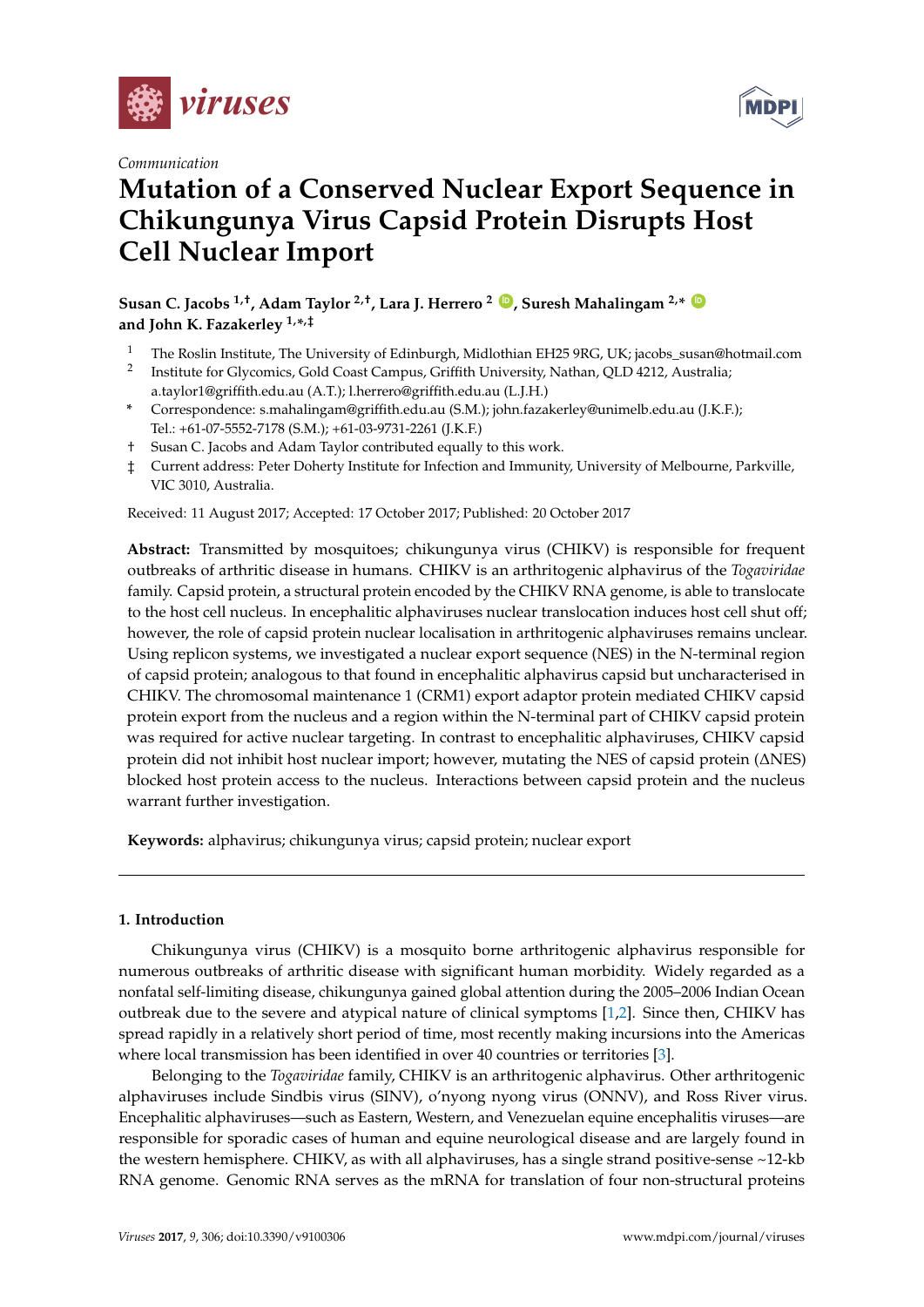(nsP1–4), which form the replicative enzyme complex responsible for viral genome replication, and transcription of a subgenomic RNA. The latter encodes five virus structural proteins (capsid protein, E3, E2, 6K/TF, and E1). The non-structural and structural proteins are each translated as polyprotein precursors that undergo proteolytic cleavage to form the mature viral proteins. The multifunctional capsid protein has a number of key roles. Through the activity of a serine protease catalytic site, the capsid protein cleaves itself from the nascent structural polyprotein. In a structural capacity, capsid protein specifically recognizes the packaging signals present in viral genomic RNA, allowing assembly of the nucleocapsid core [4]. There are though functional differences between arthritogenic and encephalitic alphavirus capsid proteins. In mammalian cells, encephalitic alphavirus capsid proteins inhibit cellular transcription, while for arthritogenic viruses cellular transcription is antagonized by nsP2 [5,6]. The capsid protein of encephalitic alphaviruses is highly cytotoxic and this protein's ability to shutdown host transcription is closely linked to an interaction with the nuclear pore complex [5,7].

Both arthritogenic and encephalitic alphavirus capsid proteins traffic to the mammalian host cell nucleus [5,8]. Disruption of capsid protein nuclear trafficking in encephalitic alphaviruses can impact on virulence and pathogenesis in vivo [5]. Despite this, little is known of this importance of capsid protein nuclear trafficking in arthritogenic alphaviruses including CHIKV.

The presence of nuclear import and export signals in the capsid proteins of a number of alphaviruses, including CHIKV, have been documented [7–11]. However, the regions within capsid protein responsible for nuclear export have been found to vary greatly between different alphaviral clades and species. Here, using site directed mutagenesis, we identify amino acid residues required for nuclear export and, using replicon systems, we show that mutating the nuclear export sequence of CHIKV capsid protein blocks host protein access to the nucleus.

#### **2. Materials and Methods**

### *2.1. Oligonucleotides, Plasmids, and Antibodies*

Insertion of a PCR amplicon encoding the CHIKV capsid gene, from primers CHIKV-CAP-PCR XhoI F (GGCCCTCGAGAGTTCATCCCAACC) and CHIKV-CAP-PCR HindIII R (GCGCAAGCTTT ACCACTCTTCGGCCC), into the XhoI-HindII sites in pEGFP-C1 generated pEGFP-CHIKV capsid. The mutations L51A and M53A within the CHIKV capsid protein encoding region were generated using overlapping PCR products. The primers CHIK-CAP-PCR XhoI F and ∆NES-L51A, M53A R (CGCGCgcTGTCgcTTTATTAACTGCTGAGATCAG) were used to generate the 5′ region of capsid containing the mutations at its 3′ . While, the primers ∆NES-L51A, M53A F (AAAgcGACAgcGCG CGCGGTACCACAACAG), and CHIK-CAP-PCR HindIII R were used to generate the 3' region of capsid encoding the mutations at its 5′ . Following gel purification these PCR products were mixed and included in a PCR reaction with the primers CHIK-CAP-PCR XhoI F and CHIK-CAP-PCR HindIII R. The resultant amplicon was cloned into pEGFP-C1 between the XhoI and HindIII site to generate pEGFP-CHIKV capsid-∆NES.

The plasmid pSP6-ICRES1-∆NES was generated by subcloning the AgeI-SfiI fragment containing the subgenomic promoter (SGP) and 5′ of the capsid gene from pSP6-ICRES1 (generated from the CHIKV strain LR2006\_OPY1 and kindly provided by Andres Merits at the University of Tartu) into pCDNA.31(+) (Invitrogen, Carlsbad, CA, USA) to generate the pCDNA3.1(+)-SGP-CAP shuttle vector. The nucleic acid fragment encoding the capsid nuclear export sequence (NES) contained on a KpnI fragment was exchanged with that from the plasmid pEGFP-CHIKV capsid-∆NES, described above. The AgeI-SflI fragment containing the ∆NES was returned to pSP6-ICRES1 to generate pSP6-ICRES1-∆NES.

All CHIKV replicons encoding the capsid protein were constructed using pSP6-ChikRepl-SG2, kindly provided by Andres Merits at the University of Tartu. A NheI-SmaI fragment encoding the EGFP-capsid fusion (WT and ∆NES mutant) was removed from pEGFP-CHIKV-Capsid/pEGFP-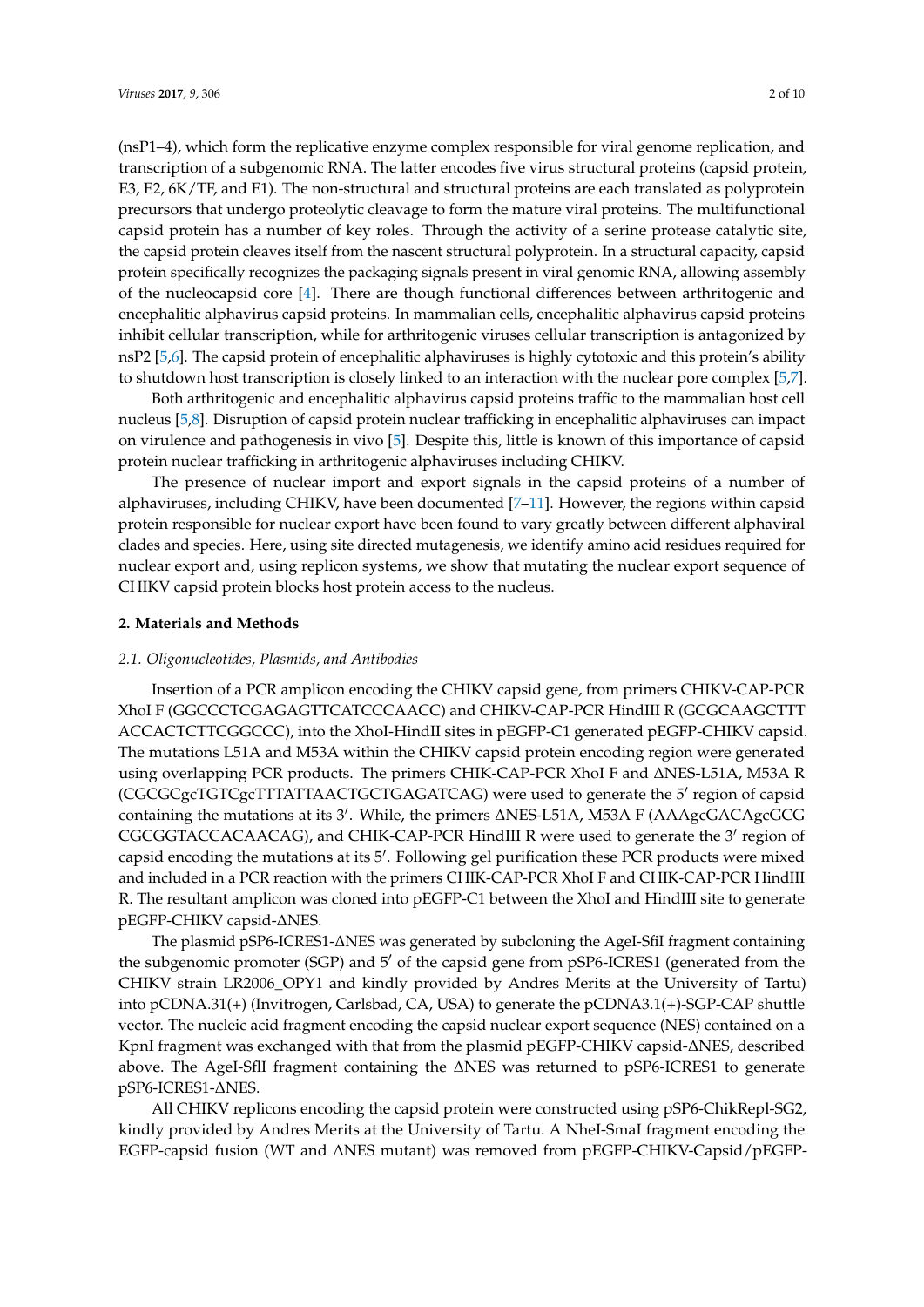CHIKV-Capsid ∆NES and cloned into pSP6-ChikRepl-SG2 using the unique AvrII and PmeI sites. This placed CHIKV capsid under the control of the subgenomic promoter of the replicon vector.

The CHIKV replicon encoding fusion protein consisting of four copies of mCherry protein harbouring the SV40 NLS was generated in three stages. Firstly, a PCR amplicon encoding mCherry was cloned into pSP6-CHKVRep-SG-ZsGreen to replace the ZsGreen gene using the AvrII and PmeI sites. Secondly, oligonucleotides encoding three copies of the SV40 NLS were synthesized and cloned at the 5′ of the mCherry gene using the SgrAI site located at the 3′ of mCherry and PmeI of the plasmid to generate SGP-AvrII-mCherry-SgrAI-3X NLS-PmeI. A control replicon lacking the 3XNLS was also generated.

All Venezuelan equine encephalitis virus (VEEV) capsid constructs were prepared as the CHKV EGFP-Capsid constructs. The VEEV capsid gene was synthesized by Dundee Cells Products (Dundee) based on the Trinidad Donkey/TC83 (GI:323714/GI:323714) vaccine strain and used as a template for all VEEV PCR reactions. The sequences of these and other constructs were verified by sequencing. Antibodies against capsid proteins were kindly provided by Roy Hall at The University of Queensland. Antibodies against nsP2 were kindly provided by Andres Merits at the University of Tartu.

#### *2.2. Cell Culture and Virus Propagation*

BHK-21 cells (Sigma-Aldrich, St. Louis, MO, USA) were propagated in Opti-MEM (Life Technologies, Carlsbad, CA, USA) supplemented with 3% Fetal bovine serum (FBS) (Bovogen, Melbourne, Australia). Infectious viruses were rescued by linearization of icDNA containing plasmids with NotI and in vitro transcription from the SP6 promoter using the AmpliCapTM SP6 High Yield Message Maker Kit (CELLSRIPT, Madison, WI, USA). Transcripts were electroporated into Vero cells and supernatants collected and titrated by plaque assay as described previously [12]. Plasmid transfections were carried out with Lipofectamine® 2000 (Life Technologies), according to the manufacturer's protocol.

#### *2.3. Immunofluorescence Microscopy*

Cells were grown on polylysine-treated coverslips. For Leptomycin B treatment, 45 nM of Leptomycin B was added to cells for 30 min at 37 ◦C immediately prior to imaging. Cells were fixed in 4% paraformaldehyde and permeabilised in 1% Triton X-100. Cells were then blocked in 1% bovine serum albumin (BSA) made in PBS and incubated at 37 °C for 1 h. Primary antibodies were diluted 1:100 in 1% BSA and incubated with the cells for 1 h at 37 ◦C. Alexa Fluor 488 secondary antibody (Invitrogen) was diluted 1:500 in 1% BSA and incubated with the cells for 1 h at 37 ◦C. Coverslips were mounted in Vectorshield mounting medium (Vector Laboratories, Burlingame, CA, USA) and staining was visualized on an Olympus FluoView™ FV1000 confocal microscope.

## **3. Results**

# *3.1. Localisation of CHIKV Capsid Protein to the Nucleus and Identification of the Minimal Nuclear Export Sequence*

Amino acid sequence alignment of CHIKV capsid with that of the encephalitic alphavirus VEEV (Venezuelan equine encephalitis virus) [7] identified a putative nuclear export sequence (NES) in the N-terminal part of the protein (Figure 1A). To investigate whether this motif was responsible for CHIKV capsid protein nuclear export, site-directed mutagenesis was performed altering the wild type (WT) residues L51 and M53 to alanines. Mutations were performed in recombinant pEGFP-capsid to allow WT and mutants protein localization to be visualized directly via GFP fluorescence. WT CHIKV EGFP-capsid fusion protein was distributed between the cytoplasm and nucleus (Figure 1B). Mutation of the putative NES (∆NES) resulted in the EGFP-∆NES capsid fusion protein signal being solely nuclear (Figure 1B). Results with CHIKV capsid protein were indistinguishable from those obtained with similar VEEV capsid constructs replicated from previous studies [7] and shown in Figure 1B. Furthermore,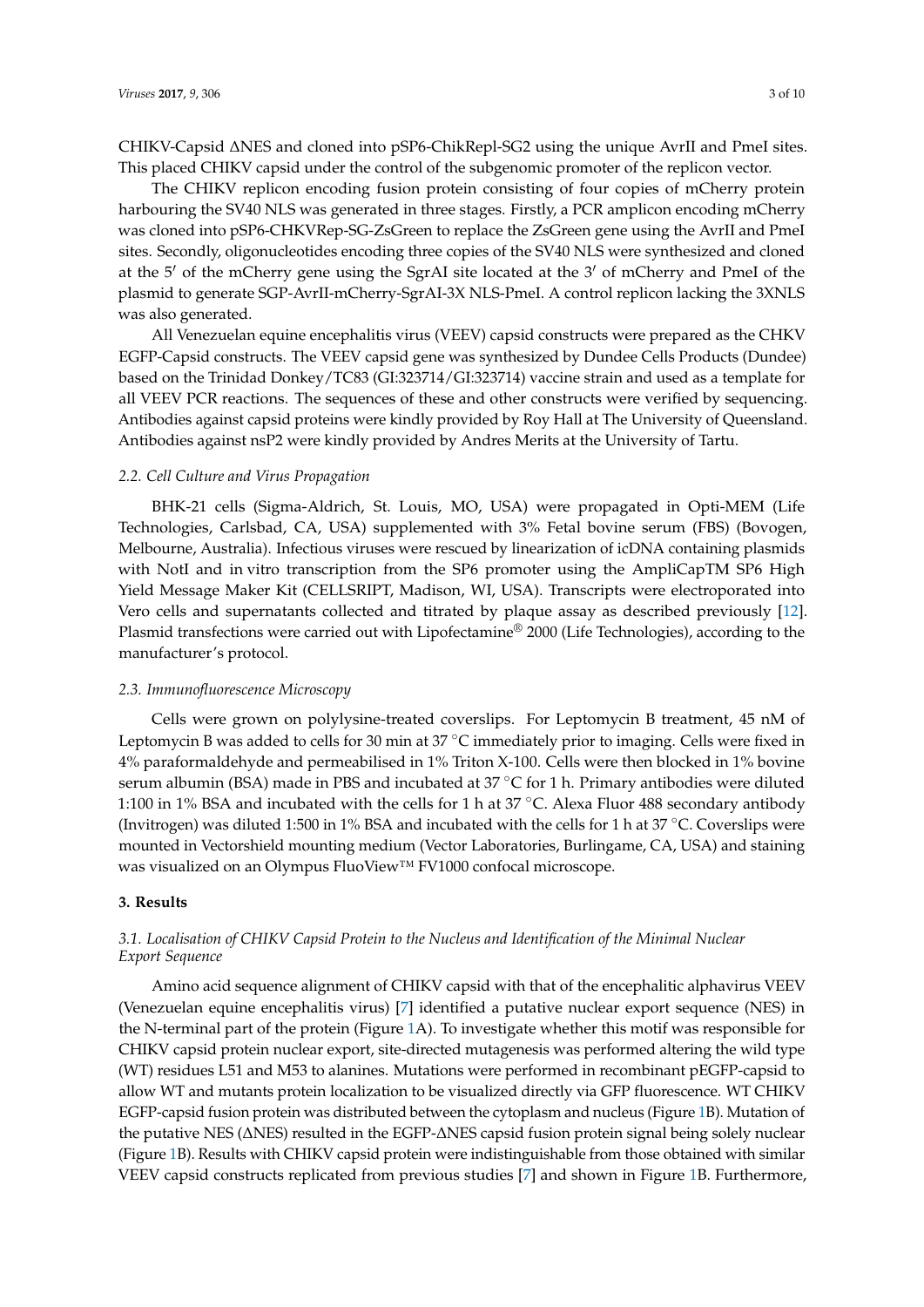both WT CHIKV capsid and WT VEEV capsid accumulated in the nucleus in cells treated with the nuclear export inhibitor leptomycin B (Figure 1B). Leptomycin B disrupts nuclear export mediator protein CRM1 binding to capsid protein, suggesting that both VEEV and CHIKV capsid protein are actively exported from the nucleus.



presence or absence of Leptomycin B), pEGFP-CHIKV capsid-∆NES, or pEGFP-VEEV capsid-∆NES. were infected with WT CHIKV or CHIKV ΔNES. After 24 h cells were fixed, permeabilized, and capsid **Figure 1.** Identification of the CHIKV capsid protein minimal nuclear export sequence. (**A**) Amino acid sequence alignment of CHIKV capsid putative nuclear export sequence against VEEV capsid; (**B**) BHK-21 cells were transfected with pEGFP, pEGFP-CHIKV capsid, pEGFP-VEEV capsid (in the After 24 h, cells were treated with Leptomycin B for 30 min at  $37^{\circ}$ C prior to fixing, and EGFP fluorescence was analyzed by direct visualization. The white bar represents 10 µm; (**C**,**D**) BHK-21 cells protein (**C**) and nsP2 (**D**) localization were analysed by indirect immunofluorescence using anti-CHIKV capsid and anti-nsP2 antibodies. Images are representative of three independent experiments and at least six fields of view. The white bar represents  $25 \mu m$ .

∆ ∆NES virus was engineered and BHK-21 cells infected with this and as a comparison WT CHIKV. No obvious difference was observed between the replication kinetics of CHIKV WT and CHIKV (Figure 1C), with capsid protein accumulating at the nuclear periphery. The localization of nsP2, a viral To examine the localization of CHIKV capsid protein and nsP2 in virus infected cells, CHIKV ∆NES in BHK-21 cells. At 24 h post infection, cells were fixed and permeabilized, and protein localization determined by indirect immunofluorescence using anti-CHIKV capsid and nsP2 antibodies. Capsid protein did not accumulate in the nucleus of WT CHIKV infected cells (Figure 1C). In contrast, significant quantities of capsid protein were, detected in the nuclei of cells infected with CHIKV ∆NES protein also shown to transit the nucleus during infection, was mostly cytoplasmic and not altered by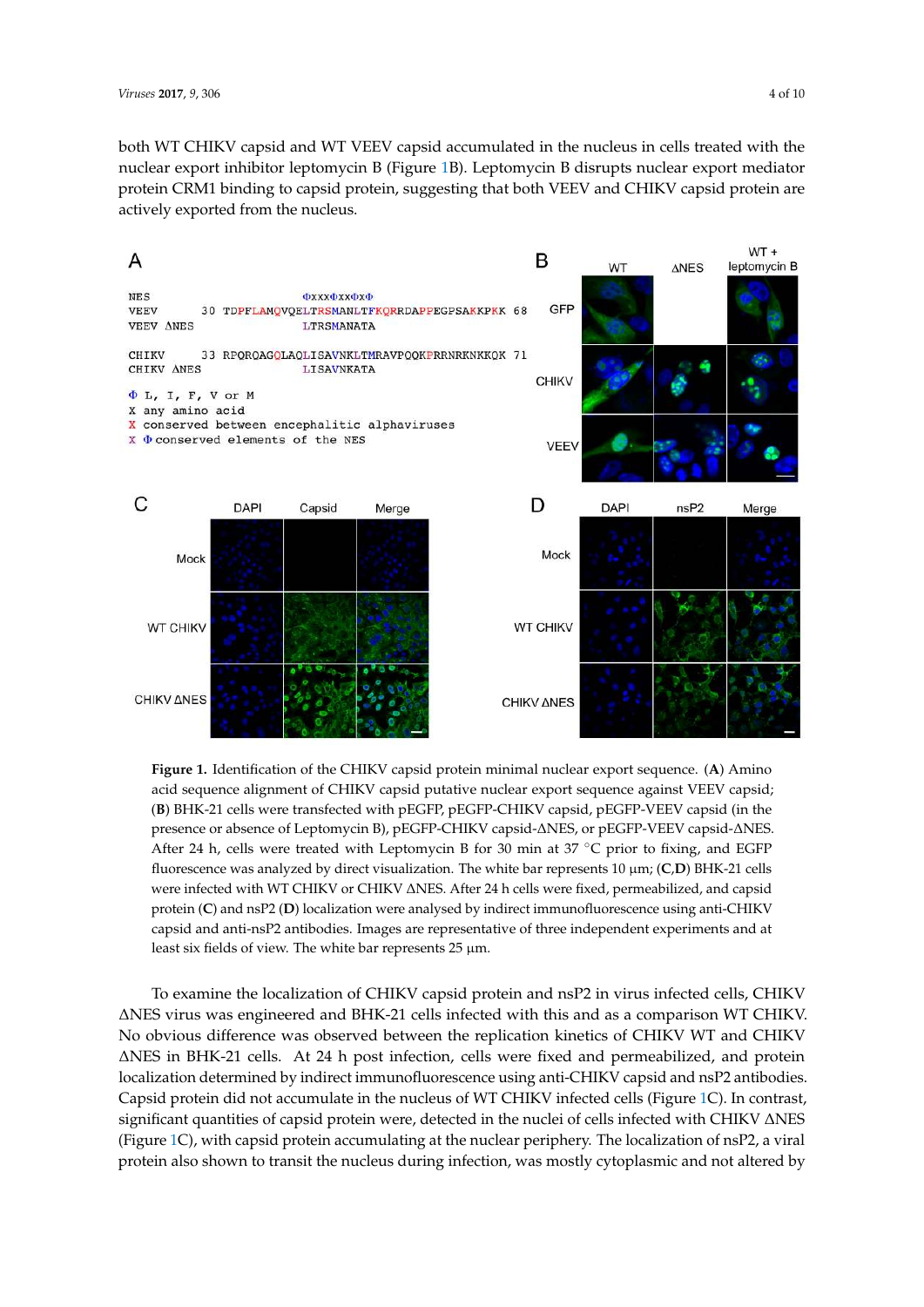mutation of the capsid protein NES (Figure 1D). These results indicate that WT CHIKV capsid protein is actively and rapidly exported from the cell nucleus during infection.

## *3.2. A Functional CHIKV Capsid Protein Nuclear Export Sequence Is Required for Nuclear Import of Cellular Proteins*

Using a VEEV replicon system, previous studies have shown that VEEV capsid protein is able of blocking transport across the nuclear pore when complexed with CRM1 and importin  $\alpha/\beta$  [7]. To determine whether CHIKV capsid has the same activity, a series of constructs to report on nuclear access and to compare the activity of the CHIKV and VEEV capsid proteins were constructed, these are shown in Figure 2A. As a reporter of nuclear access, we used CHIKV replicons encoding four copies of mCherry protein (CHIKrep/4X mCherry) or four mCherry proteins plus three copies of the SV40 nuclear localization signal (CHIKrep/4X mCherry-3xNLS) under the control of a subgenomic promoter (Figure 2A). The reporter 4XmCherry fusion protein localized to the nucleus only when actively transported by the 3xNLS (Figure 2A). As with the studies reported earlier, replicons expressing the CHIKV capsid showed both nuclear and cytoplasmic location of capsid and this was converted to exclusively nuclear in the ∆NES replicon. In the case of CHIKV replicons expressing VEEV capsid protein, capsid was again both nuclear and cytoplasmic and was converted to exclusively nuclear, or exclusively cytoplasmic, by mutation of the NES or of the NLS, respectively (Figure 2A).

In co-transfection experiments, where reporter and capsid encoding replicons were found in the same cell, CHIKV replicon encoding EGFP tagged-VEEV capsid protein (EGFP-VEEV-Cap) was able to block active transport of 4X mCherry-3xNLS into the nucleus, indicating that the origin of the nsP2 protein is not important in the ability of VEEV capsid to block nuclear transport (Figure 2B). In the CHIKV background, EGFP-VEEV-capsid lacking a nuclear export sequence or nuclear localization signal, as described by Atasheva et al., was unable to block entry of 4X mCherry-3xNLS into the nucleus demonstrating that, as with the VEEV replicon, the VEEV capsid-CRM1-Importin  $\alpha/\beta$  to the blockage reported here (Figure 2B).

In contrast to the EGFP-VEEV-capsid, EGFP-CHIKV capsid did not block active transport of 4X mCherry-3xNLS to the nucleus (Figure 2C). When the NES was deleted from EGFP-CHIKV-Cap, CHIKV capsid was detected in the nucleus suggesting that the interior of the nucleus remains accessible. Unexpectedly however, CHIKV-∆NES-capsid did block transport of 4X mCherry-3xNLS to the nucleus (Figure 2B).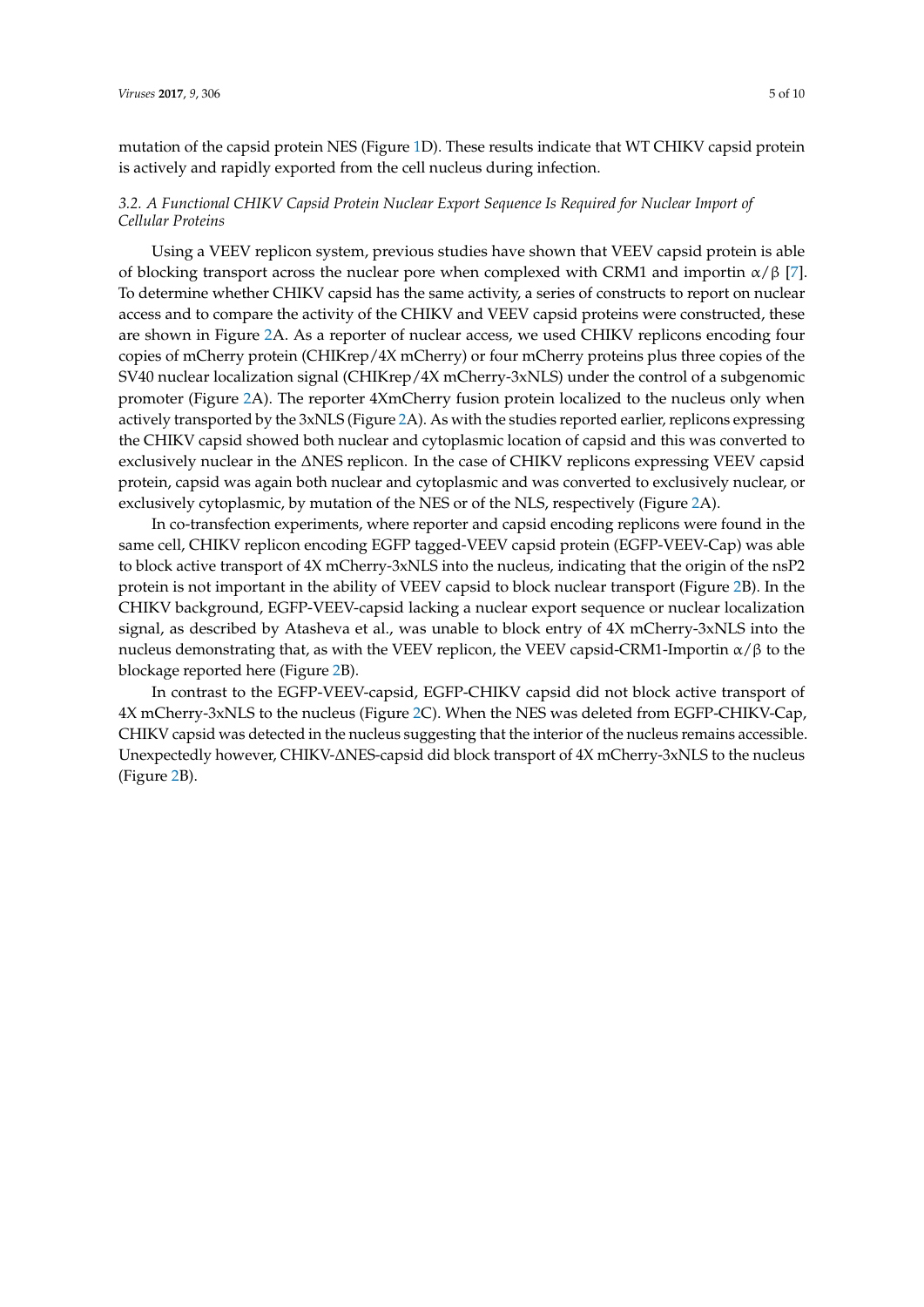

either; (**B**) EGFP-VEEV capsid (hatched blue), EGFP-VEEV ∆NES capsid (mauve bar) or EGFP-VEEV Δ Δ ∆NLS capsid (orange bar), or (**C**) EGFP-CHIKV capsid, EGFP-CHIKV ∆NES capsid. Cells were fixed after **Figure 2.** Functional CHIKV capsid protein NES is required for nuclear import. (**A**) BHK-21 cells were electroporated with CHIKV replicons (solid blue) encoding four mCherry proteins (CHIKrep/4X mCherry) (solid red) or four mCherry proteins plus three copies of the SV40 nuclear localization signal (CHIKrep/4X mCherry-3xNLS) (solid light blue) under control of subgenomic promoter, together with 24 h and EGFP and mCherry fluorescence analyzed by direct visualization. Images are representative of three independent experiments and at least six fields of view. The white bars represent  $15 \mu m$ .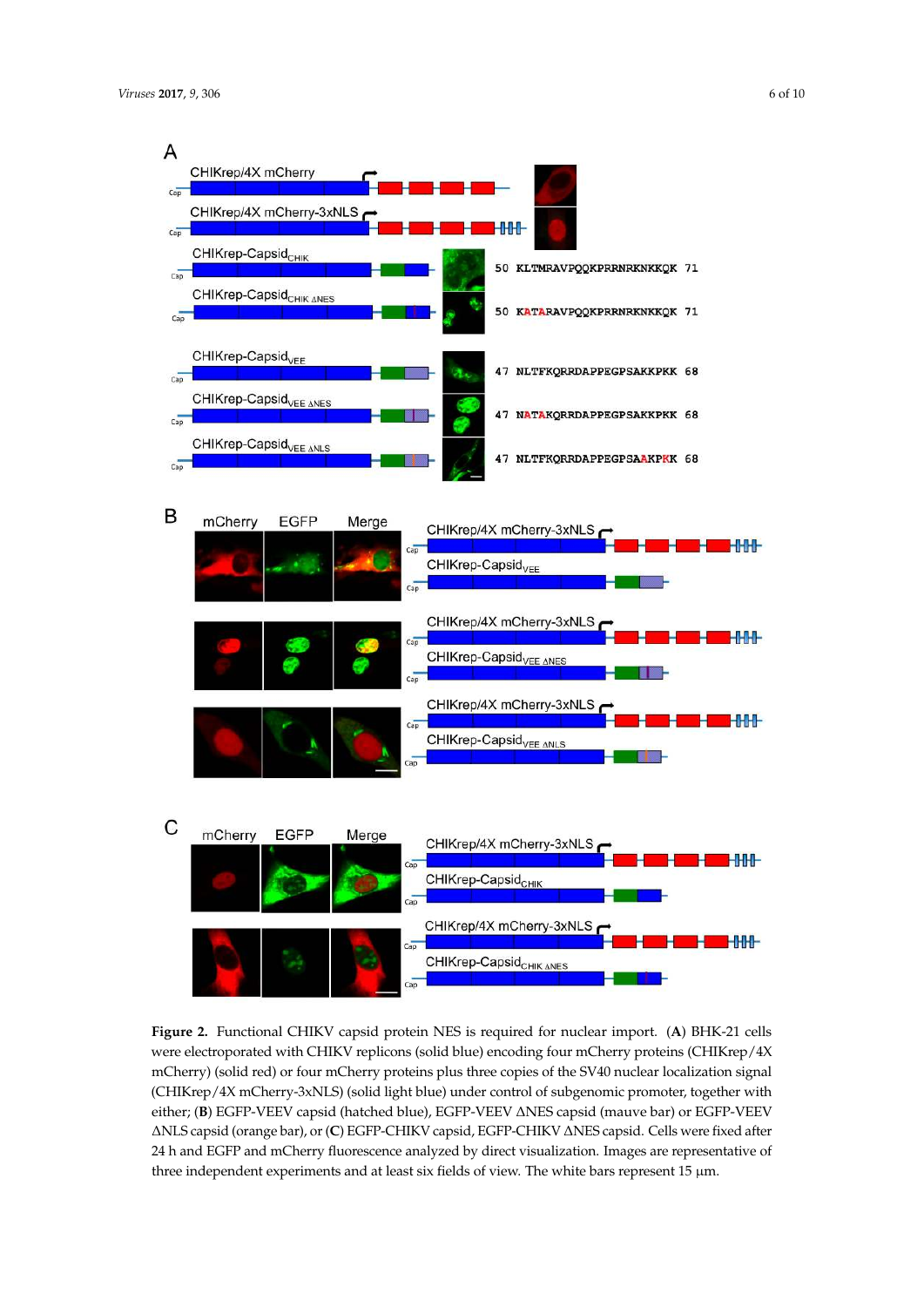## *3.3. The N-Terminus Is Required for Active Nuclear Targeting of CHIKV Capsid Protein*

In the above studies, EGFP fused to the N-terminus of CHIKV capsid protein was used to demonstrate active transport of CHIKV capsid to the nucleus and capsid protein was present in both the cytoplasm and nucleus of BHK-21 cells (Figure 2A,C). The same was observed in HeLa cells. In the nucleus, capsid protein accumulated in foci reminiscent of the nucleolus. This was particularly apparent with capsid protein lacking a nuclear export sequence (∆NES) (Figure 2C). To further investigate the subcellular localization of capsid protein, truncated mutants (T1, T2, T3, and T4) lacking portions of the N or C terminus of capsid protein were constructed and their subcellular localization analyzed.

Localization of the N-terminal part (aa residues 2–106) of CHIKV capsid protein encoded by T1 that also contains a mutated NES (T1∆NES; NES was removed to demonstrate capsid protein nuclear localization more clearly) was similar to that of full-length capsid with ∆NES, although weak cytoplasmic staining was observed in a small proportion of cells (Figure 3A). Truncation T4 encodes the C-terminus of CHIKV capsid protein from A76 residue; corresponding protein located to both the nucleus and cytoplasm (Figure 3A). These results suggest that, like WT capsid protein, truncated proteins T1∆NES and T4 may be actively transported to the nucleus and that a nuclear localization signal may reside between residues A76 and C106.



∆ ∆ (**A**) BHK-21 cells were transfected with either CHIKV WT EGFP-capsid, EGFP-∆NES, EGFP-T1∆NES, ∆ ∆ EGFP-LucFF-capsid, EGFP-LucFF-∆NES, EGFP-LucFF-T2∆NES, EGFP-LucFF-T3, which contain an **Figure 3.** The N-terminus is required for active nuclear targeting of CHIKV capsid protein. EGFP-T4 or, to ensure nuclear translocation was not due to passive diffusion; (**B**) CHIKV WT insertion of the luciferase firefly gene (LusFF) between EGFP and the capsid gene to increase the overall molecular weight of the recombinant protein. After 24 h, cells were fixed and EGFP and fluorescence analyzed by direct visualization. Images are representative of three independent experiments and at least six fields of view. The white bars represent 15  $\mu$ m.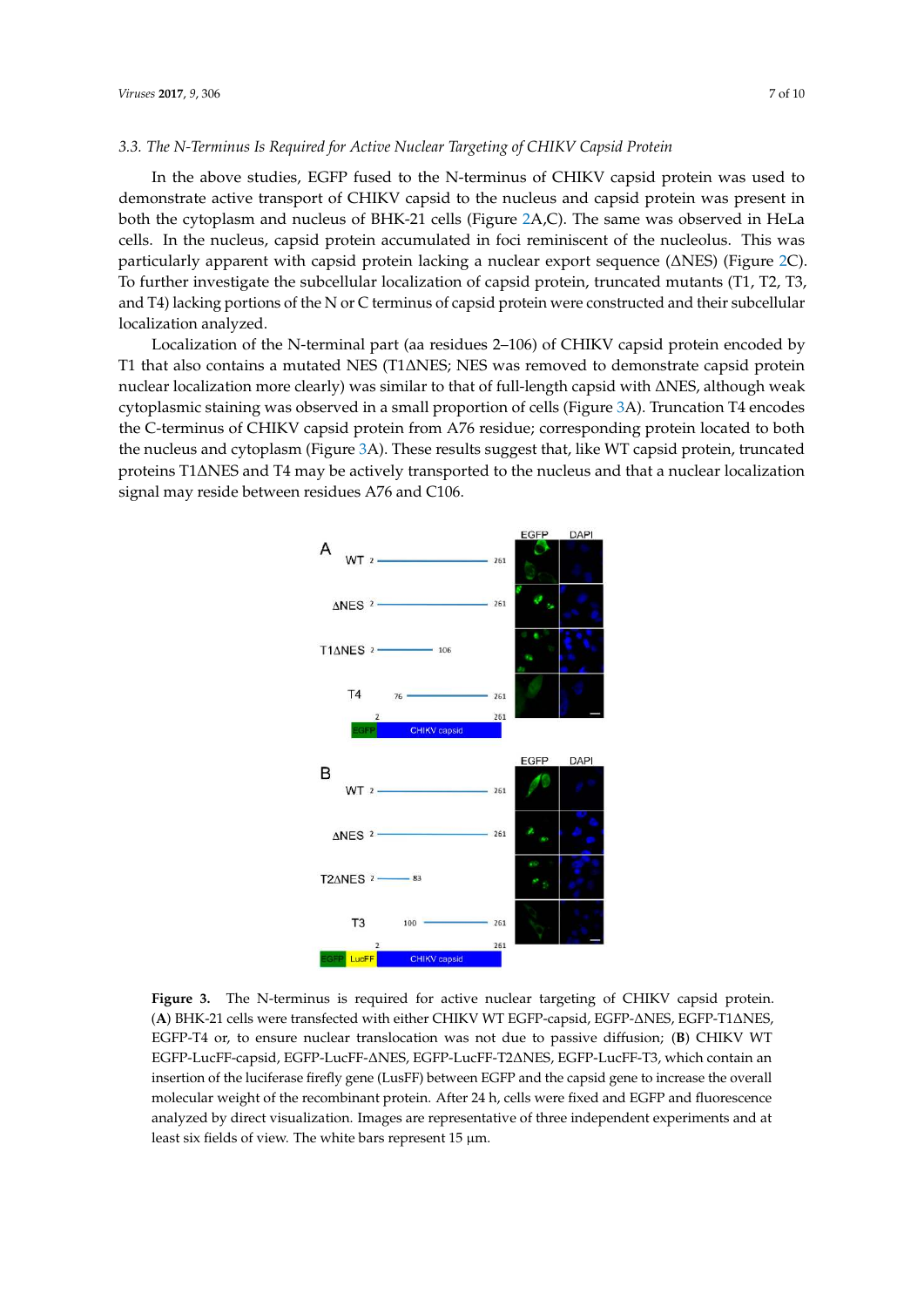To ensure nuclear localization was not due to passive diffusion constructs that contain an in-frame insertion of the sequence encoding for firefly luciferase (LucFF) between sequences, encoding for EGFP and the capsid protein were made to increase the overall molecular mass of the recombinant protein [13]. This insertion had no effect on the nuclear transport of WT or ∆NES capsid proteins (Figure 3B). As observed with T1∆NES, T2∆NES accumulated in nucleolus-like structures in the nucleus (Figure 3B). As the product of T2∆NES, fusion protein EGFP-LucFF-T2∆NES, has a molecular mass of 99 kDa it is not expected to passively diffuse into the nucleus. Furthermore, markedly less T3 (107 kDa) was detected in the nucleus when compared to WT (+/−LucFF) protein (Figure 3B). These results indicate that EGFP-LucFF-WT (118 kDa) but not EGFP-LucFF-T3 is actively transported to the nucleus. Taken together, these results suggest that CHIKV capsid protein is actively transported to the nucleus and that amino acids upstream of Q83 are required for this. The precise location of the nuclear localization signal of CHIKV capsid and its functional analysis are the topic of ongoing study.

#### **4. Discussion**

As positive-strand RNA viruses, alphaviruses replicate within the cytoplasm of host cells. Despite this, several alphaviruses target a number of viral proteins to the nucleus. The rationale for this is not immediately obvious, however, previous studies have highlighted host cell shut-off as one facet of capsid protein nuclear localization in encephalitic alphaviruses [7]. Compartmentalization of viral proteins within subcellular structures of the host cell is therefore an important mechanism used by alphaviruses to augment protein function and optimize infectivity, particularly for a protein with multiple roles during infection such as CHIKV capsid protein.

CHIKV capsid protein localizes to the cytoplasm and the nucleus in over expression studies. Our results outline a minimal NES, with homology to the NES of VEEV capsid protein, consisting of hydrophobic amino acid residues in the N terminal of the capsid protein. The identified NES is recognized as a classical, or prototypical, NES as it conforms to the traditional consensus  $\Phi$ -X<sub>2-3</sub>-Φ-X<sub>2-3</sub>-Φ-X-Φ where Φ represents leucine, isoleucine, phenylalanine, valine, or methionine and X can be any amino acid. This NES differs from the one previously reported in CHIKV capsid protein, which describes a non-classical sequence towards the centre of the protein [8]. It is therefore possible that CHIKV capsid contains two NESs that must both be intact for functional export of capsid from the nucleus, stressing the importance of capsid protein nuclear shuttling in CHIKV replication. Our results further delineate the nuclear localization signal (NLS) of CHIKV capsid to the N terminal 83 amino acids, which comprises a previously reported NLS between amino acids 60 and 100 [8].

In accordance with previous studies, export of CHIKV capsid protein was CRM1 dependent, with capsid unable to exit the nucleus upon leptomycin B treatment. The active removal of capsid from the nucleus via a CRM1 mediated NES suggests that, in infected cells, capsid is actively exported from the nucleus and that this may be common to all alphavirus capsid proteins encoding this motif. Also, luciferase fusion constructs of CHIKV capsid, which would be excluded from the nucleus by passive diffusion due to their size, were observed in the nucleus confirming that capsid is actively transported to the nucleus. Given that capsid protein is observed predominantly in the cytoplasm of WT CHIKV infected cells, and that in CHIKV ∆NES infected cells capsid protein was observed in the nucleus, our results confirm that capsid actively and rapidly traverses the nucleus during infection.

Interestingly, in this study, mutation of CHIKV capsid protein NES blocked host cell nuclear import. Further studies will be required to understand the block to nuclear import caused when the ∆NES mutation is introduced into CHIKV capsid. Previous studies suggest the formation of a complex containing VEEV capsid is able to accumulate in the nuclear pore complex blocking nuclear import [7]. Furthermore, the relative position and/or sequence between VEEV capsid NES and NLS was important in blocking the nuclear pore complex. Given that we have mapped a NLS in the N terminal 83 amino acids of CHIKV capsid it is possible that mutating the NES of CHIKV capsid permits the formation of a structure capable of blocking nuclear import, similar to that seen with WT VEEV capsid protein. Additionally, in CHIKV ∆NES infected cells, a high proportion of capsid protein was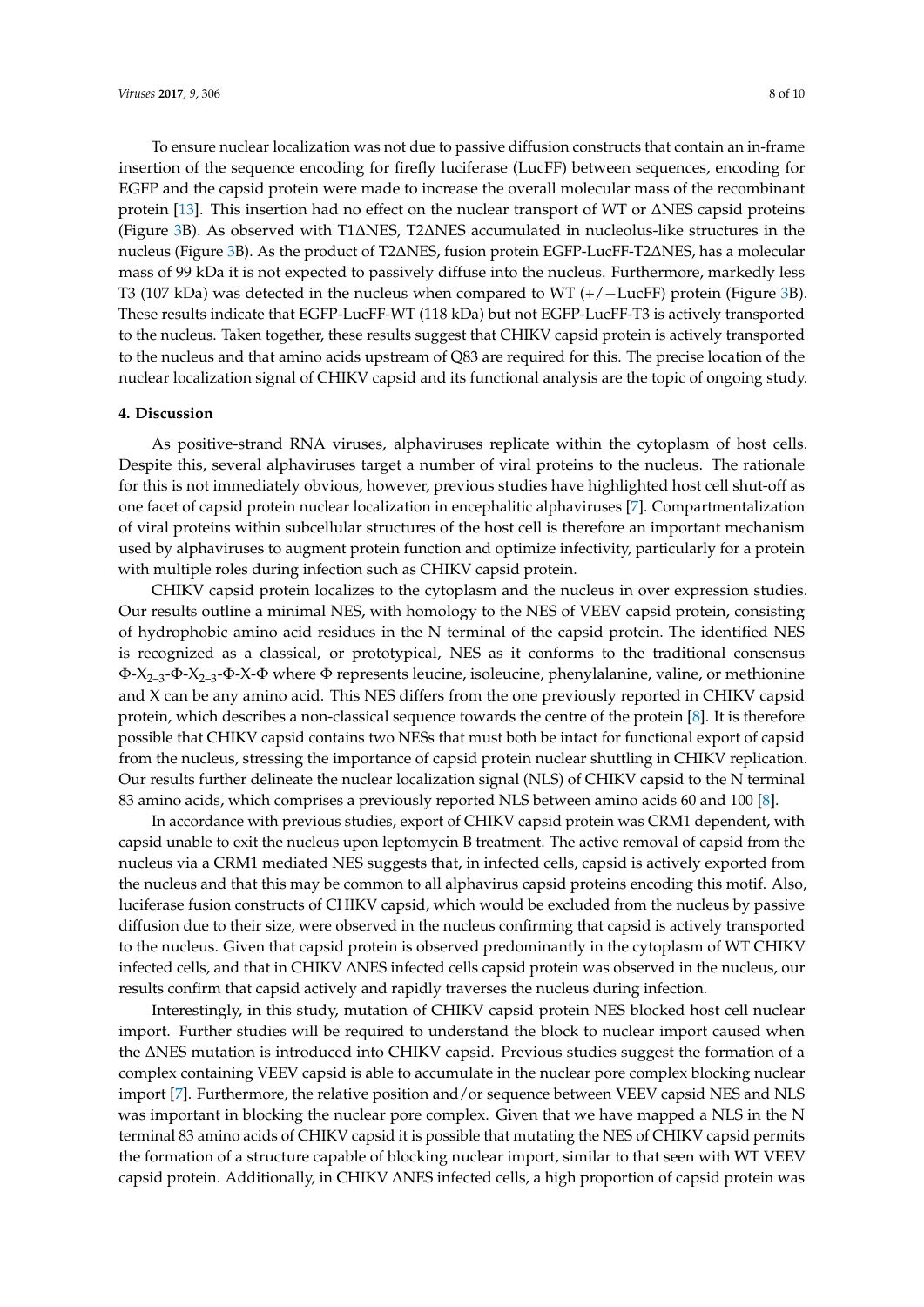observed at the nuclear periphery indicative of an association with the nuclear pores, as seen with WT VEEV capsid protein [5]. With an abundance of capsid protein found in the cytoplasm during infection, it also remains unclear whether all or just a proportion of capsid protein is able to traffic through the nucleus. The block to nuclear import may also reflect the fact that, in this replicon system, CHIKV capsid is expressed together with CHIKV nsP2, a protein shown to traffic to the nucleus in arthritogenic alphaviruses but that inefficiently translocates to the nucleus in encephalitic alphaviruses [6,14,15]. Although the localization of nsP2 remained unchanged in CHIKV ∆NES infected cells, a block to nuclear import caused by CHIKV ∆NES capsid may represent an important yet undefined role for nsP2 in the trafficking of proteins, including capsid, through the nuclear membrane. The nuclear trafficking of alphaviral proteins warrants further investigation.

**Acknowledgments:** This project was supported by the Australian National Health and Medical Research (NHMRC) Council-European Union FP7 Grant to Suresh Mahalingam (628011). We thank Roy Hall from Queensland University for providing the CHIKV capsid protein antibodies. We also thank Andreas Merits for the pSP6-ICRES1 construct. Adam Taylor is the recipient of a NHMRC Early Career Research Fellowship (ID:1073108). Lara J. Herrero is the recipient of the Australian Research Council Discovery Early Career Researcher Award (ID:140101493). Suresh Mahalingam is the recipient of the NHMRC Senior Research Fellowship (ID:1059167).

**Author Contributions:** Susan C. Jacobs and John K. Fazakerley conceived and designed the experiments; Susan C. Jacobs, Adam Taylor, and Lara J. Herrero performed the experiments; Susan C. Jacobs, Adam Taylor, and Lara J. Herrero analyzed the data; Adam Taylor and Suresh Mahalingam wrote the paper.

**Conflicts of Interest:** The authors declare no conflict of interest.

# **References**

- 1. Enserink, M. Infectious diseases. Massive outbreak draws fresh attention to little-known virus. *Science* **2006**, *311*, 1085. [CrossRef] [PubMed]
- 2. Gerardin, P.; Couderc, T.; Bintner, M.; Tournebize, P.; Renouil, M.; Lemant, J.; Boisson, V.; Borgherini, G.; Staikowsky, F.; Schramm, F.; et al. Chikungunya virus-associated encephalitis: A cohort study on la reunion island, 2005–2009. *Neurology* **2016**, *86*, 94–102. [CrossRef] [PubMed]
- 3. Fischer, M.; Staples, J.E. Notes from the field: Chikungunya virus spreads in the americas—Caribbean and south america, 2013–2014. *MMWR Morb. Mortal. Wkly. Rep.* **2014**, *63*, 500–501. [PubMed]
- 4. Kim, D.Y.; Firth, A.E.; Atasheva, S.; Frolova, E.I.; Frolov, I. Conservation of a packaging signal and the viral genome rna packaging mechanism in alphavirus evolution. *J. Virol.* **2011**, *85*, 8022–8036. [CrossRef] [PubMed]
- 5. Garmashova, N.; Atasheva, S.; Kang, W.; Weaver, S.C.; Frolova, E.; Frolov, I. Analysis of venezuelan equine encephalitis virus capsid protein function in the inhibition of cellular transcription. *J. Virol.* **2007**, *81*, 13552–13565. [CrossRef] [PubMed]
- 6. Garmashova, N.; Gorchakov, R.; Frolova, E.; Frolov, I. Sindbis virus nonstructural protein nsp2 is cytotoxic and inhibits cellular transcription. *J. Virol.* **2006**, *80*, 5686–5696. [CrossRef] [PubMed]
- 7. Atasheva, S.; Fish, A.; Fornerod, M.; Frolova, E.I. Venezuelan equine encephalitis virus capsid protein forms a tetrameric complex with crm1 and importin alpha/beta that obstructs nuclear pore complex function. *J. Virol.* **2010**, *84*, 4158–4171. [CrossRef] [PubMed]
- 8. Thomas, S.; Rai, J.; John, L.; Schaefer, S.; Putzer, B.M.; Herchenroder, O. Chikungunya virus capsid protein contains nuclear import and export signals. *Virol. J.* **2013**, *10*, 269. [CrossRef] [PubMed]
- 9. Karlsen, M.; Yousaf, M.N.; Villoing, S.; Nylund, A.; Rimstad, E. The amino terminus of the salmonid alphavirus capsid protein determines subcellular localization and inhibits cellular proliferation. *Arch. Virol.* **2010**, *155*, 1281–1293. [CrossRef] [PubMed]
- 10. Favre, D.; Studer, E.; Michel, M.R. Two nucleolar targeting signals present in the n-terminal part of semliki forest virus capsid protein. *Arch. Virol.* **1994**, *137*, 149–155. [CrossRef] [PubMed]
- 11. Taylor, A.; Liu, X.; Zaid, A.; Goh, L.Y.; Hobson-Peters, J.; Hall, R.A.; Merits, A.; Mahalingam, S. Mutation of the n-terminal region of chikungunya virus capsid protein: Implications for vaccine design. *Mbio* **2017**, *8*. [CrossRef] [PubMed]